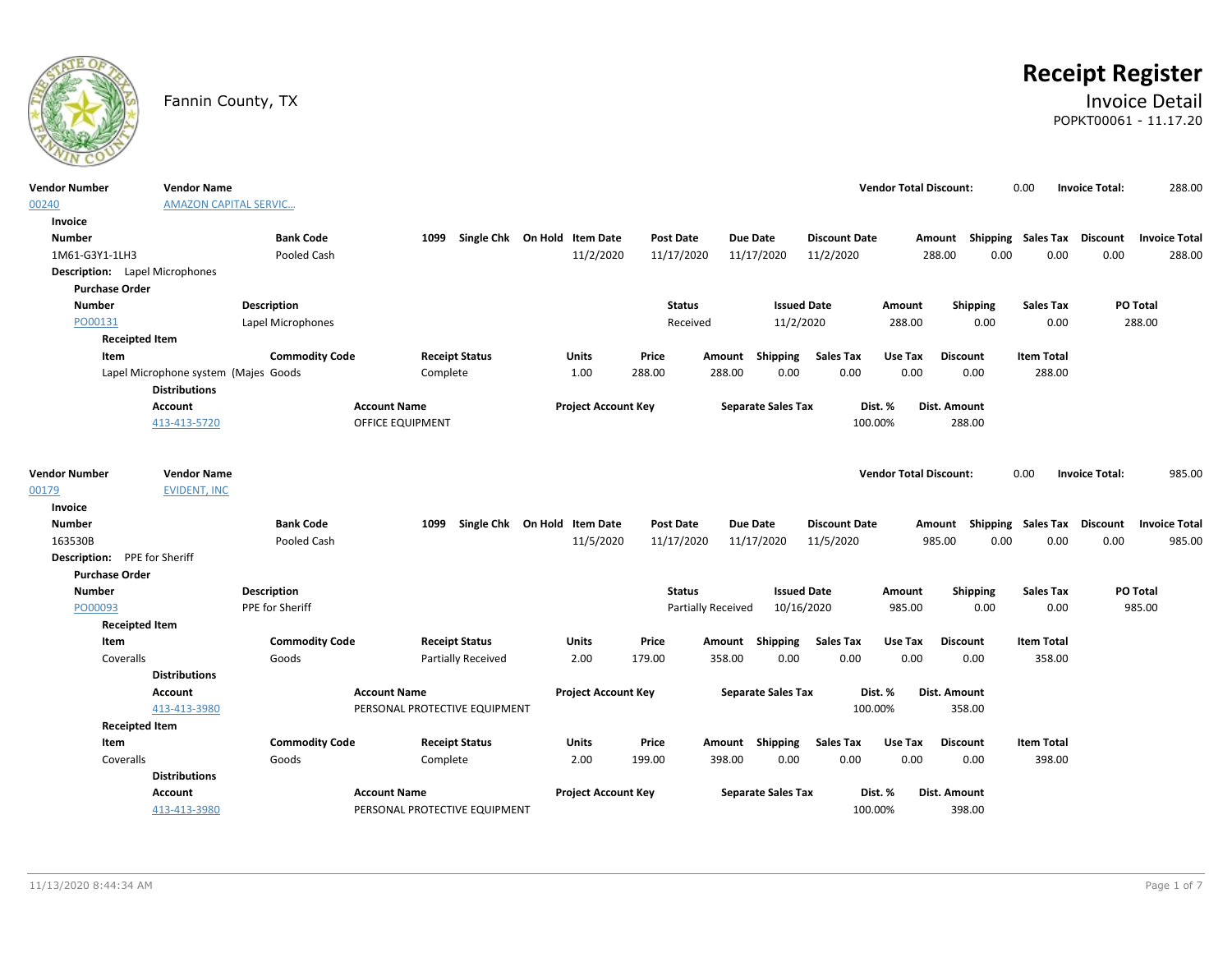| <b>Receipted Item</b><br>Item<br>Coveralls  | <b>Distributions</b><br>Account<br>413-413-3980       | <b>Commodity Code</b><br>Goods             | <b>Receipt Status</b><br>Complete<br><b>Account Name</b><br>PERSONAL PROTECTIVE EQUIPMENT | <b>Units</b><br>1.00<br><b>Project Account Key</b> | Price<br>229.00  | Amount<br>229.00   | Shipping<br>0.00<br><b>Separate Sales Tax</b> | <b>Sales Tax</b><br>0.00 | Use Tax<br>0.00<br>Dist. %<br>100.00% | <b>Discount</b><br>0.00<br>Dist. Amount<br>229.00 | <b>Item Total</b><br>229.00 |                       |                      |
|---------------------------------------------|-------------------------------------------------------|--------------------------------------------|-------------------------------------------------------------------------------------------|----------------------------------------------------|------------------|--------------------|-----------------------------------------------|--------------------------|---------------------------------------|---------------------------------------------------|-----------------------------|-----------------------|----------------------|
| Vendor Number                               | <b>Vendor Name</b>                                    |                                            |                                                                                           |                                                    |                  |                    |                                               |                          | <b>Vendor Total Discount:</b>         |                                                   | 0.00                        | <b>Invoice Total:</b> | 1,235.00             |
| 00835                                       | <b>GRAINGER</b>                                       |                                            |                                                                                           |                                                    |                  |                    |                                               |                          |                                       |                                                   |                             |                       |                      |
| Invoice                                     |                                                       |                                            |                                                                                           |                                                    |                  |                    |                                               |                          |                                       |                                                   |                             |                       |                      |
| <b>Number</b>                               |                                                       | <b>Bank Code</b>                           |                                                                                           | 1099 Single Chk On Hold Item Date                  | <b>Post Date</b> |                    | Due Date                                      | <b>Discount Date</b>     |                                       | Amount                                            | Shipping Sales Tax          | <b>Discount</b>       | <b>Invoice Total</b> |
| 882311343                                   |                                                       | Pooled Cash                                |                                                                                           | 11/2/2020                                          | 11/17/2020       |                    | 11/17/2020                                    | 11/2/2020                |                                       | 0.00<br>1,235.00                                  | 0.00                        | 0.00                  | 1,235.00             |
| Description: Tools                          |                                                       |                                            |                                                                                           |                                                    |                  |                    |                                               |                          |                                       |                                                   |                             |                       |                      |
| <b>Purchase Order</b>                       |                                                       |                                            |                                                                                           |                                                    |                  |                    |                                               |                          |                                       |                                                   |                             |                       |                      |
| <b>Number</b>                               |                                                       | Description                                |                                                                                           |                                                    | <b>Status</b>    |                    | <b>Issued Date</b>                            |                          | Amount                                | <b>Shipping</b>                                   | <b>Sales Tax</b>            | PO Total              |                      |
| PO00129                                     |                                                       | Tools                                      |                                                                                           |                                                    |                  | Partially Received | 10/30/2020                                    |                          | 1,235.00                              | 0.00                                              | 0.00                        | 1,235.00              |                      |
| <b>Receipted Item</b><br>Item               |                                                       | <b>Commodity Code</b>                      | <b>Receipt Status</b>                                                                     | <b>Units</b>                                       | Price            | Amount             | Shipping                                      | <b>Sales Tax</b>         | Use Tax                               | <b>Discount</b>                                   | <b>Item Total</b>           |                       |                      |
|                                             | Hydraulic Service Jack                                | Goods                                      | Complete                                                                                  | 1.00                                               | 846.00           | 846.00             | 0.00                                          | 0.00                     | 0.00                                  | 0.00                                              | 846.00                      |                       |                      |
|                                             | <b>Distributions</b>                                  |                                            |                                                                                           |                                                    |                  |                    |                                               |                          |                                       |                                                   |                             |                       |                      |
|                                             | Account                                               |                                            | <b>Account Name</b>                                                                       | <b>Project Account Key</b>                         |                  |                    | <b>Separate Sales Tax</b>                     |                          | Dist. %                               | Dist. Amount                                      |                             |                       |                      |
|                                             | 230-623-3400                                          |                                            | <b>SHOP SUPPLIES</b>                                                                      |                                                    |                  |                    |                                               |                          | 100.00%                               | 846.00                                            |                             |                       |                      |
| <b>Receipted Item</b>                       |                                                       |                                            |                                                                                           |                                                    |                  |                    |                                               |                          |                                       |                                                   |                             |                       |                      |
| Item                                        |                                                       | <b>Commodity Code</b>                      | <b>Receipt Status</b>                                                                     | <b>Units</b>                                       | Price            | Amount             | Shipping                                      | <b>Sales Tax</b>         | Use Tax                               | <b>Discount</b>                                   | <b>Item Total</b>           |                       |                      |
| Impact Wrench                               |                                                       | Goods                                      | Complete                                                                                  | 1.00                                               | 389.00           | 389.00             | 0.00                                          | 0.00                     | 0.00                                  | 0.00                                              | 389.00                      |                       |                      |
|                                             | <b>Distributions</b>                                  |                                            |                                                                                           |                                                    |                  |                    |                                               |                          |                                       |                                                   |                             |                       |                      |
|                                             | <b>Account</b>                                        |                                            | <b>Account Name</b>                                                                       | <b>Project Account Key</b>                         |                  |                    | <b>Separate Sales Tax</b>                     |                          | Dist. %                               | Dist. Amount                                      |                             |                       |                      |
|                                             | 230-623-3400                                          |                                            | <b>SHOP SUPPLIES</b>                                                                      |                                                    |                  |                    |                                               |                          | 100.00%                               | 389.00                                            |                             |                       |                      |
| Vendor Number<br><b>VEN02128</b><br>Invoice | <b>Vendor Name</b><br><b>Majestic 6 Theatre</b>       |                                            |                                                                                           |                                                    |                  |                    |                                               |                          | <b>Vendor Total Discount:</b>         |                                                   | 0.00                        | <b>Invoice Total:</b> | 1,578.12             |
| <b>Number</b>                               |                                                       | <b>Bank Code</b>                           | 1099                                                                                      | Single Chk On Hold Item Date                       | <b>Post Date</b> |                    | Due Date                                      | <b>Discount Date</b>     |                                       | Amount Shipping Sales Tax                         |                             | <b>Discount</b>       | <b>Invoice Total</b> |
| 110220                                      |                                                       | Pooled Cash                                |                                                                                           | 11/2/2020                                          | 11/17/2020       |                    | 11/17/2020                                    | 11/2/2020                |                                       | 1,578.12<br>0.00                                  | 0.00                        | 0.00                  | 1,578.12             |
|                                             | Description: Rent for District Court week of 11/02/20 |                                            |                                                                                           |                                                    |                  |                    |                                               |                          |                                       |                                                   |                             |                       |                      |
| <b>Purchase Order</b>                       |                                                       |                                            |                                                                                           |                                                    |                  |                    |                                               |                          |                                       |                                                   |                             |                       |                      |
| <b>Number</b>                               |                                                       | <b>Description</b>                         |                                                                                           |                                                    | <b>Status</b>    |                    | <b>Issued Date</b>                            |                          | Amount                                | <b>Shipping</b>                                   | <b>Sales Tax</b>            | PO Total              |                      |
| PO00126                                     |                                                       | Rent for District Court week of 10/26/2020 |                                                                                           |                                                    | Received         |                    | 10/20/2020                                    |                          | 1,578.12                              | 0.00                                              | 0.00                        | 1,578.12              |                      |
| <b>Receipted Item</b>                       |                                                       |                                            |                                                                                           |                                                    |                  |                    |                                               |                          |                                       |                                                   |                             |                       |                      |
| Item                                        |                                                       | <b>Commodity Code</b>                      | <b>Receipt Status</b>                                                                     | Units                                              | Price            |                    | Amount Shipping                               | Sales Tax                | Use Tax                               | <b>Discount</b>                                   | <b>Item Total</b>           |                       |                      |
|                                             | One week rental 10/26/20<br><b>Distributions</b>      | Goods                                      | Complete                                                                                  | 1.00                                               | 1,500.00         | 1,500.00           | 0.00                                          | 0.00                     | 0.00                                  | 0.00                                              | 1,500.00                    |                       |                      |
|                                             | Account                                               |                                            | <b>Account Name</b>                                                                       | <b>Project Account Key</b>                         |                  |                    | <b>Separate Sales Tax</b>                     |                          | Dist. %                               | Dist. Amount                                      |                             |                       |                      |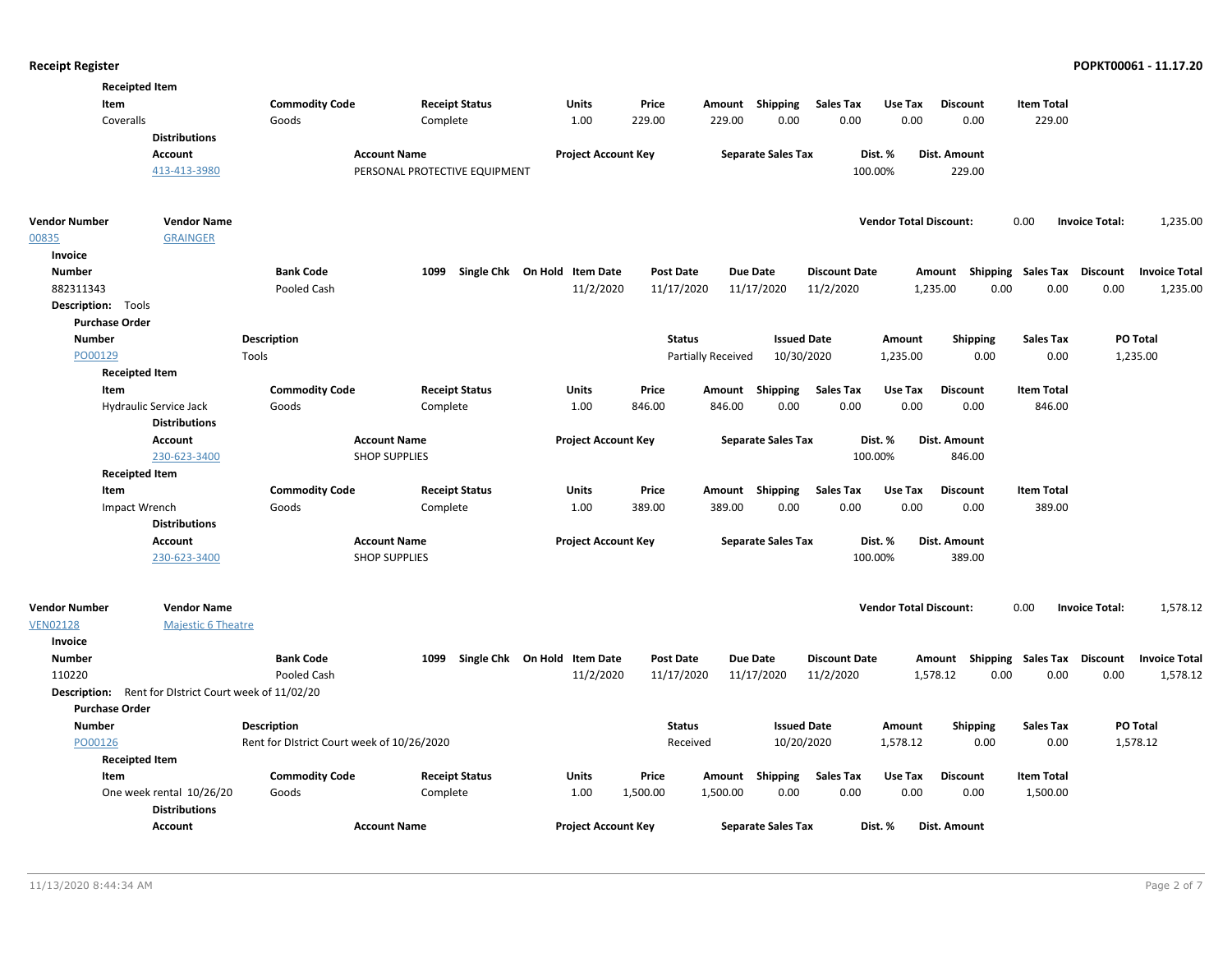| <b>Receipt Register</b>             |                                                 |                       |                        |                              |                  |        |                           |                      |                               |                                                  |                   |                       | POPKT00061 - 11.17.20 |
|-------------------------------------|-------------------------------------------------|-----------------------|------------------------|------------------------------|------------------|--------|---------------------------|----------------------|-------------------------------|--------------------------------------------------|-------------------|-----------------------|-----------------------|
|                                     | 413-413-3990                                    |                       | OFFICE PROTECTION      |                              |                  |        |                           |                      | 100.00%                       | 1,500.00                                         |                   |                       |                       |
|                                     | <b>Receipted Item</b>                           |                       |                        |                              |                  |        |                           |                      |                               |                                                  |                   |                       |                       |
| Item                                |                                                 | <b>Commodity Code</b> | <b>Receipt Status</b>  | Units                        | Price            |        | Amount Shipping           | <b>Sales Tax</b>     | Use Tax                       | <b>Discount</b>                                  | <b>Item Total</b> |                       |                       |
|                                     | Water bottles (cases)                           | Goods                 | Complete               | 4.00                         | 19.53            | 78.12  | 0.00                      | 0.00                 | 0.00                          | 0.00                                             | 78.12             |                       |                       |
|                                     | <b>Distributions</b>                            |                       |                        |                              |                  |        |                           |                      |                               |                                                  |                   |                       |                       |
|                                     | <b>Account</b>                                  |                       | <b>Account Name</b>    | <b>Project Account Key</b>   |                  |        | <b>Separate Sales Tax</b> |                      | Dist. %                       | Dist. Amount                                     |                   |                       |                       |
|                                     | 413-413-3990                                    |                       | OFFICE PROTECTION      |                              |                  |        |                           |                      | 100.00%                       | 78.12                                            |                   |                       |                       |
| <b>Vendor Number</b>                | <b>Vendor Name</b>                              |                       |                        |                              |                  |        |                           |                      | <b>Vendor Total Discount:</b> |                                                  | 0.00              | <b>Invoice Total:</b> | 1,484.47              |
| 00216                               | <b>OFFICE DEPOT</b>                             |                       |                        |                              |                  |        |                           |                      |                               |                                                  |                   |                       |                       |
| Invoice                             |                                                 |                       |                        |                              |                  |        |                           |                      |                               |                                                  |                   |                       |                       |
| <b>Number</b>                       |                                                 | <b>Bank Code</b>      | 1099                   | Single Chk On Hold Item Date | <b>Post Date</b> |        | Due Date                  | <b>Discount Date</b> |                               | Amount Shipping Sales Tax Discount               |                   |                       | <b>Invoice Total</b>  |
| 135336107001                        |                                                 | Pooled Cash           |                        | 11/5/2020                    | 11/17/2020       |        | 11/17/2020                | 11/5/2020            |                               | 44.59<br>0.00                                    | 0.00              | 0.00                  | 44.59                 |
| <b>Description:</b> Office Supplies |                                                 |                       |                        |                              |                  |        |                           |                      |                               |                                                  |                   |                       |                       |
| <b>Purchase Order</b>               |                                                 |                       |                        |                              |                  |        |                           |                      |                               |                                                  |                   |                       |                       |
| <b>Number</b>                       |                                                 | <b>Description</b>    |                        |                              | <b>Status</b>    |        | <b>Issued Date</b>        |                      | Amount                        | <b>Shipping</b>                                  | <b>Sales Tax</b>  |                       | PO Total              |
| PO00144                             |                                                 | Office Supplies       |                        |                              | Received         |        | 11/4/2020                 |                      | 44.59                         | 0.00                                             | 0.00              |                       | 44.59                 |
|                                     | <b>Receipted Item</b>                           |                       |                        |                              |                  |        |                           |                      |                               |                                                  |                   |                       |                       |
| Item                                |                                                 | <b>Commodity Code</b> | <b>Receipt Status</b>  | Units                        | Price            | Amount | Shipping                  | Sales Tax            | Use Tax                       | <b>Discount</b>                                  | <b>Item Total</b> |                       |                       |
|                                     | Refill for CLorox Wipes<br><b>Distributions</b> | Goods                 | Complete               | 1.00                         | 44.59            | 44.59  | 0.00                      | 0.00                 | 0.00                          | 0.00                                             | 44.59             |                       |                       |
|                                     |                                                 |                       | <b>Account Name</b>    |                              |                  |        |                           |                      |                               | Dist. Amount                                     |                   |                       |                       |
|                                     | Account<br>413-413-3970                         |                       | SANITIZING SUPPLIES    | <b>Project Account Key</b>   |                  |        | <b>Separate Sales Tax</b> |                      | Dist. %<br>100.00%            | 44.59                                            |                   |                       |                       |
| Invoice                             |                                                 |                       |                        |                              |                  |        |                           |                      |                               |                                                  |                   |                       |                       |
| <b>Number</b>                       |                                                 | <b>Bank Code</b>      | 1099                   | Single Chk On Hold Item Date | <b>Post Date</b> |        | Due Date                  | <b>Discount Date</b> |                               | Amount Shipping Sales Tax Discount               |                   |                       | <b>Invoice Total</b>  |
| 135337290001                        |                                                 | Pooled Cash           |                        | 11/5/2020                    | 11/17/2020       |        | 11/17/2020                | 11/5/2020            |                               | 15.38<br>0.00                                    | 0.00              | 0.00                  | 15.38                 |
| <b>Description:</b> Office Supplies |                                                 |                       |                        |                              |                  |        |                           |                      |                               |                                                  |                   |                       |                       |
| <b>Purchase Order</b>               |                                                 |                       |                        |                              |                  |        |                           |                      |                               |                                                  |                   |                       |                       |
| <b>Number</b>                       |                                                 | <b>Description</b>    |                        |                              | <b>Status</b>    |        | <b>Issued Date</b>        |                      | Amount                        | <b>Shipping</b>                                  | Sales Tax         |                       | PO Total              |
| PO00144                             |                                                 | Office Supplies       |                        |                              | Received         |        | 11/4/2020                 |                      | 15.38                         | 0.00                                             | 0.00              |                       | 15.38                 |
|                                     | <b>Receipted Item</b>                           |                       |                        |                              |                  |        |                           |                      |                               |                                                  |                   |                       |                       |
| Item                                |                                                 | <b>Commodity Code</b> | <b>Receipt Status</b>  | Units                        | Price            | Amount | Shipping                  | Sales Tax            | Use Tax                       | <b>Discount</b>                                  | <b>Item Total</b> |                       |                       |
| Envelopes                           |                                                 | Goods                 | Complete               | 1.00                         | 15.38            | 15.38  | 0.00                      | 0.00                 | 0.00                          | 0.00                                             | 15.38             |                       |                       |
|                                     | <b>Distributions</b>                            |                       |                        |                              |                  |        |                           |                      |                               |                                                  |                   |                       |                       |
|                                     | Account                                         |                       | <b>Account Name</b>    | <b>Project Account Key</b>   |                  |        | <b>Separate Sales Tax</b> |                      | Dist. %                       | Dist. Amount                                     |                   |                       |                       |
|                                     | 100-499-3100                                    |                       | <b>OFFICE SUPPLIES</b> |                              |                  |        |                           |                      | 100.00%                       | 15.38                                            |                   |                       |                       |
| Invoice                             |                                                 |                       |                        |                              |                  |        |                           |                      |                               |                                                  |                   |                       |                       |
| <b>Number</b>                       |                                                 | <b>Bank Code</b>      | 1099                   | Single Chk On Hold Item Date | Post Date        |        | Due Date                  | <b>Discount Date</b> |                               | Amount Shipping Sales Tax Discount Invoice Total |                   |                       |                       |

135339711001 Pooled Cash 11/5/2020 11/17/2020 11/17/2020 99.99 0.00 0.00 99.99 11/5/2020 Description: Office Supplies 0.00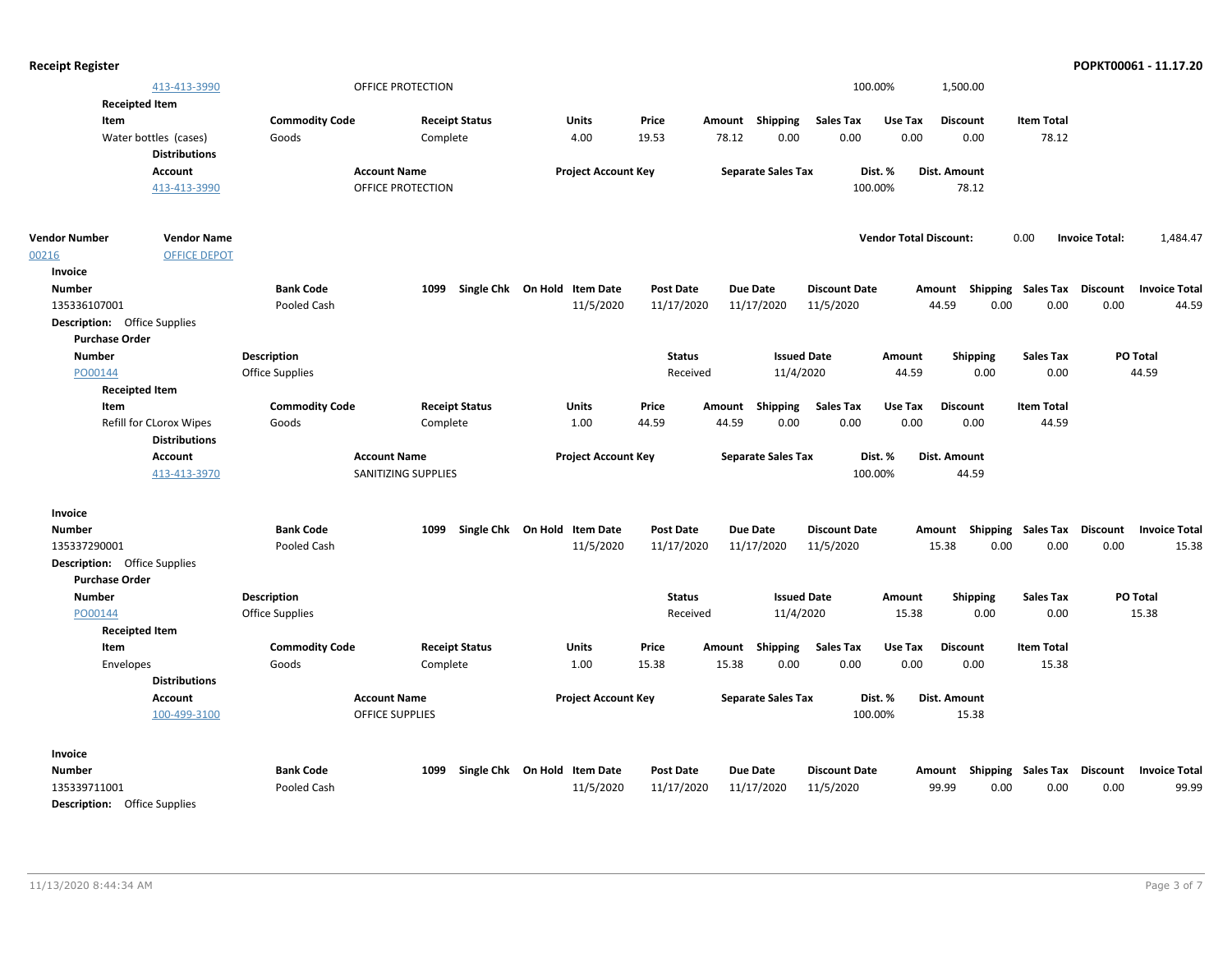| Description<br><b>Issued Date</b><br>PO Total<br><b>Number</b><br><b>Status</b><br>Amount<br><b>Shipping</b><br><b>Sales Tax</b><br>PO00150<br><b>Office Supplies</b><br>11/4/2020<br>38.80<br>0.00<br>0.00<br>38.80<br>Received<br><b>Receipted Item</b><br><b>Commodity Code</b><br><b>Receipt Status</b><br>Price<br><b>Sales Tax</b><br>Use Tax<br><b>Discount</b><br><b>Item Total</b><br>Item<br>Units<br>Amount<br>Shipping<br>Goods<br>23.39<br>0.00<br>0.00<br>0.00<br>23.39<br>Legal Pads<br>Complete<br>1.00<br>23.39<br>0.00<br><b>Distributions</b><br><b>Account Name</b><br><b>Project Account Key</b><br><b>Separate Sales Tax</b><br>Dist. %<br>Dist. Amount<br>Account<br>160-452-3100<br><b>OFFICE SUPPLIES</b><br>100.00%<br>23.39<br><b>Receipted Item</b><br><b>Commodity Code</b><br><b>Receipt Status</b><br>Units<br>Price<br>Shipping<br><b>Sales Tax</b><br>Use Tax<br><b>Discount</b><br><b>Item Total</b><br>Item<br>Amount<br>Complete<br>1.00<br>0.00<br>0.00<br>0.00<br>15.41<br>Post It Notes<br>Goods<br>15.41<br>15.41<br>0.00<br><b>Distributions</b><br><b>Account Name</b><br><b>Separate Sales Tax</b><br>Dist. %<br>Dist. Amount<br><b>Account</b><br><b>Project Account Key</b><br>160-452-3100<br><b>OFFICE SUPPLIES</b><br>100.00%<br>15.41<br><b>Purchase Order</b><br>Description<br><b>Status</b><br><b>Issued Date</b><br>PO Total<br><b>Number</b><br>Amount<br><b>Shipping</b><br><b>Sales Tax</b><br>0.00<br>PO00147<br><b>Office Supplies</b><br>Received<br>11/4/2020<br>61.19<br>0.00<br>61.19<br><b>Receipted Item</b><br>Item<br><b>Commodity Code</b><br><b>Receipt Status</b><br>Price<br>Shipping<br><b>Sales Tax</b><br><b>Discount</b><br><b>Item Total</b><br>Units<br>Amount<br>Use Tax<br>1.00<br>61.19<br>0.00<br>0.00<br>0.00<br>0.00<br>61.19<br><b>Toner Cartridge</b><br>Goods<br>Complete<br>61.19<br><b>Distributions</b><br><b>Account Name</b><br><b>Separate Sales Tax</b><br>Dist. %<br>Dist. Amount<br><b>Account</b><br><b>Project Account Key</b><br>240-624-3100<br>OFFICE SUPPLIES<br>100.00%<br>61.19<br>Invoice<br><b>Bank Code</b><br>Single Chk On Hold Item Date<br>Due Date<br>Shipping Sales Tax<br><b>Discount</b><br><b>Number</b><br>1099<br><b>Post Date</b><br><b>Discount Date</b><br>Amount<br>135392925001<br>11/5/2020<br>11/17/2020<br>11/17/2020<br>11/5/2020<br>54.79<br>0.00<br>0.00<br>0.00<br>Pooled Cash<br>Description: Keyboard Tray<br><b>Purchase Order</b><br><b>Status</b><br><b>Issued Date</b><br>Shipping<br><b>Sales Tax</b><br>PO Total<br><b>Number</b><br>Description<br>Amount<br>PO00149<br>11/4/2020<br>54.79<br>0.00<br>0.00<br>54.79<br>Keyboard Tray<br>Received<br><b>Receipted Item</b><br><b>Receipt Status</b><br>Price<br><b>Sales Tax</b><br>Discount<br>Item<br><b>Commodity Code</b><br>Units<br>Shipping<br>Use Tax<br><b>Item Total</b><br>Amount<br>1.00<br>54.79<br>54.79<br>0.00<br>0.00<br>0.00<br>54.79<br><b>Keyboard Tray</b><br>Goods<br>Complete<br>0.00<br><b>Distributions</b><br><b>Account</b><br><b>Account Name</b><br><b>Project Account Key</b><br><b>Separate Sales Tax</b><br>Dist. %<br>Dist. Amount | <b>Purchase Order</b> |  |  |  |  |  |                      |
|-------------------------------------------------------------------------------------------------------------------------------------------------------------------------------------------------------------------------------------------------------------------------------------------------------------------------------------------------------------------------------------------------------------------------------------------------------------------------------------------------------------------------------------------------------------------------------------------------------------------------------------------------------------------------------------------------------------------------------------------------------------------------------------------------------------------------------------------------------------------------------------------------------------------------------------------------------------------------------------------------------------------------------------------------------------------------------------------------------------------------------------------------------------------------------------------------------------------------------------------------------------------------------------------------------------------------------------------------------------------------------------------------------------------------------------------------------------------------------------------------------------------------------------------------------------------------------------------------------------------------------------------------------------------------------------------------------------------------------------------------------------------------------------------------------------------------------------------------------------------------------------------------------------------------------------------------------------------------------------------------------------------------------------------------------------------------------------------------------------------------------------------------------------------------------------------------------------------------------------------------------------------------------------------------------------------------------------------------------------------------------------------------------------------------------------------------------------------------------------------------------------------------------------------------------------------------------------------------------------------------------------------------------------------------------------------------------------------------------------------------------------------------------------------------------------------------------------------------------------------------------------------------------------------------------------------------------------------------------------------------------------------------------------------------------------------------------------------------------------------------------------------------------------|-----------------------|--|--|--|--|--|----------------------|
|                                                                                                                                                                                                                                                                                                                                                                                                                                                                                                                                                                                                                                                                                                                                                                                                                                                                                                                                                                                                                                                                                                                                                                                                                                                                                                                                                                                                                                                                                                                                                                                                                                                                                                                                                                                                                                                                                                                                                                                                                                                                                                                                                                                                                                                                                                                                                                                                                                                                                                                                                                                                                                                                                                                                                                                                                                                                                                                                                                                                                                                                                                                                                             |                       |  |  |  |  |  |                      |
|                                                                                                                                                                                                                                                                                                                                                                                                                                                                                                                                                                                                                                                                                                                                                                                                                                                                                                                                                                                                                                                                                                                                                                                                                                                                                                                                                                                                                                                                                                                                                                                                                                                                                                                                                                                                                                                                                                                                                                                                                                                                                                                                                                                                                                                                                                                                                                                                                                                                                                                                                                                                                                                                                                                                                                                                                                                                                                                                                                                                                                                                                                                                                             |                       |  |  |  |  |  |                      |
|                                                                                                                                                                                                                                                                                                                                                                                                                                                                                                                                                                                                                                                                                                                                                                                                                                                                                                                                                                                                                                                                                                                                                                                                                                                                                                                                                                                                                                                                                                                                                                                                                                                                                                                                                                                                                                                                                                                                                                                                                                                                                                                                                                                                                                                                                                                                                                                                                                                                                                                                                                                                                                                                                                                                                                                                                                                                                                                                                                                                                                                                                                                                                             |                       |  |  |  |  |  |                      |
|                                                                                                                                                                                                                                                                                                                                                                                                                                                                                                                                                                                                                                                                                                                                                                                                                                                                                                                                                                                                                                                                                                                                                                                                                                                                                                                                                                                                                                                                                                                                                                                                                                                                                                                                                                                                                                                                                                                                                                                                                                                                                                                                                                                                                                                                                                                                                                                                                                                                                                                                                                                                                                                                                                                                                                                                                                                                                                                                                                                                                                                                                                                                                             |                       |  |  |  |  |  |                      |
|                                                                                                                                                                                                                                                                                                                                                                                                                                                                                                                                                                                                                                                                                                                                                                                                                                                                                                                                                                                                                                                                                                                                                                                                                                                                                                                                                                                                                                                                                                                                                                                                                                                                                                                                                                                                                                                                                                                                                                                                                                                                                                                                                                                                                                                                                                                                                                                                                                                                                                                                                                                                                                                                                                                                                                                                                                                                                                                                                                                                                                                                                                                                                             |                       |  |  |  |  |  |                      |
|                                                                                                                                                                                                                                                                                                                                                                                                                                                                                                                                                                                                                                                                                                                                                                                                                                                                                                                                                                                                                                                                                                                                                                                                                                                                                                                                                                                                                                                                                                                                                                                                                                                                                                                                                                                                                                                                                                                                                                                                                                                                                                                                                                                                                                                                                                                                                                                                                                                                                                                                                                                                                                                                                                                                                                                                                                                                                                                                                                                                                                                                                                                                                             |                       |  |  |  |  |  |                      |
|                                                                                                                                                                                                                                                                                                                                                                                                                                                                                                                                                                                                                                                                                                                                                                                                                                                                                                                                                                                                                                                                                                                                                                                                                                                                                                                                                                                                                                                                                                                                                                                                                                                                                                                                                                                                                                                                                                                                                                                                                                                                                                                                                                                                                                                                                                                                                                                                                                                                                                                                                                                                                                                                                                                                                                                                                                                                                                                                                                                                                                                                                                                                                             |                       |  |  |  |  |  |                      |
|                                                                                                                                                                                                                                                                                                                                                                                                                                                                                                                                                                                                                                                                                                                                                                                                                                                                                                                                                                                                                                                                                                                                                                                                                                                                                                                                                                                                                                                                                                                                                                                                                                                                                                                                                                                                                                                                                                                                                                                                                                                                                                                                                                                                                                                                                                                                                                                                                                                                                                                                                                                                                                                                                                                                                                                                                                                                                                                                                                                                                                                                                                                                                             |                       |  |  |  |  |  |                      |
|                                                                                                                                                                                                                                                                                                                                                                                                                                                                                                                                                                                                                                                                                                                                                                                                                                                                                                                                                                                                                                                                                                                                                                                                                                                                                                                                                                                                                                                                                                                                                                                                                                                                                                                                                                                                                                                                                                                                                                                                                                                                                                                                                                                                                                                                                                                                                                                                                                                                                                                                                                                                                                                                                                                                                                                                                                                                                                                                                                                                                                                                                                                                                             |                       |  |  |  |  |  |                      |
|                                                                                                                                                                                                                                                                                                                                                                                                                                                                                                                                                                                                                                                                                                                                                                                                                                                                                                                                                                                                                                                                                                                                                                                                                                                                                                                                                                                                                                                                                                                                                                                                                                                                                                                                                                                                                                                                                                                                                                                                                                                                                                                                                                                                                                                                                                                                                                                                                                                                                                                                                                                                                                                                                                                                                                                                                                                                                                                                                                                                                                                                                                                                                             |                       |  |  |  |  |  |                      |
|                                                                                                                                                                                                                                                                                                                                                                                                                                                                                                                                                                                                                                                                                                                                                                                                                                                                                                                                                                                                                                                                                                                                                                                                                                                                                                                                                                                                                                                                                                                                                                                                                                                                                                                                                                                                                                                                                                                                                                                                                                                                                                                                                                                                                                                                                                                                                                                                                                                                                                                                                                                                                                                                                                                                                                                                                                                                                                                                                                                                                                                                                                                                                             |                       |  |  |  |  |  |                      |
|                                                                                                                                                                                                                                                                                                                                                                                                                                                                                                                                                                                                                                                                                                                                                                                                                                                                                                                                                                                                                                                                                                                                                                                                                                                                                                                                                                                                                                                                                                                                                                                                                                                                                                                                                                                                                                                                                                                                                                                                                                                                                                                                                                                                                                                                                                                                                                                                                                                                                                                                                                                                                                                                                                                                                                                                                                                                                                                                                                                                                                                                                                                                                             |                       |  |  |  |  |  |                      |
|                                                                                                                                                                                                                                                                                                                                                                                                                                                                                                                                                                                                                                                                                                                                                                                                                                                                                                                                                                                                                                                                                                                                                                                                                                                                                                                                                                                                                                                                                                                                                                                                                                                                                                                                                                                                                                                                                                                                                                                                                                                                                                                                                                                                                                                                                                                                                                                                                                                                                                                                                                                                                                                                                                                                                                                                                                                                                                                                                                                                                                                                                                                                                             |                       |  |  |  |  |  |                      |
|                                                                                                                                                                                                                                                                                                                                                                                                                                                                                                                                                                                                                                                                                                                                                                                                                                                                                                                                                                                                                                                                                                                                                                                                                                                                                                                                                                                                                                                                                                                                                                                                                                                                                                                                                                                                                                                                                                                                                                                                                                                                                                                                                                                                                                                                                                                                                                                                                                                                                                                                                                                                                                                                                                                                                                                                                                                                                                                                                                                                                                                                                                                                                             |                       |  |  |  |  |  |                      |
|                                                                                                                                                                                                                                                                                                                                                                                                                                                                                                                                                                                                                                                                                                                                                                                                                                                                                                                                                                                                                                                                                                                                                                                                                                                                                                                                                                                                                                                                                                                                                                                                                                                                                                                                                                                                                                                                                                                                                                                                                                                                                                                                                                                                                                                                                                                                                                                                                                                                                                                                                                                                                                                                                                                                                                                                                                                                                                                                                                                                                                                                                                                                                             |                       |  |  |  |  |  |                      |
|                                                                                                                                                                                                                                                                                                                                                                                                                                                                                                                                                                                                                                                                                                                                                                                                                                                                                                                                                                                                                                                                                                                                                                                                                                                                                                                                                                                                                                                                                                                                                                                                                                                                                                                                                                                                                                                                                                                                                                                                                                                                                                                                                                                                                                                                                                                                                                                                                                                                                                                                                                                                                                                                                                                                                                                                                                                                                                                                                                                                                                                                                                                                                             |                       |  |  |  |  |  |                      |
|                                                                                                                                                                                                                                                                                                                                                                                                                                                                                                                                                                                                                                                                                                                                                                                                                                                                                                                                                                                                                                                                                                                                                                                                                                                                                                                                                                                                                                                                                                                                                                                                                                                                                                                                                                                                                                                                                                                                                                                                                                                                                                                                                                                                                                                                                                                                                                                                                                                                                                                                                                                                                                                                                                                                                                                                                                                                                                                                                                                                                                                                                                                                                             |                       |  |  |  |  |  |                      |
|                                                                                                                                                                                                                                                                                                                                                                                                                                                                                                                                                                                                                                                                                                                                                                                                                                                                                                                                                                                                                                                                                                                                                                                                                                                                                                                                                                                                                                                                                                                                                                                                                                                                                                                                                                                                                                                                                                                                                                                                                                                                                                                                                                                                                                                                                                                                                                                                                                                                                                                                                                                                                                                                                                                                                                                                                                                                                                                                                                                                                                                                                                                                                             |                       |  |  |  |  |  |                      |
|                                                                                                                                                                                                                                                                                                                                                                                                                                                                                                                                                                                                                                                                                                                                                                                                                                                                                                                                                                                                                                                                                                                                                                                                                                                                                                                                                                                                                                                                                                                                                                                                                                                                                                                                                                                                                                                                                                                                                                                                                                                                                                                                                                                                                                                                                                                                                                                                                                                                                                                                                                                                                                                                                                                                                                                                                                                                                                                                                                                                                                                                                                                                                             |                       |  |  |  |  |  |                      |
|                                                                                                                                                                                                                                                                                                                                                                                                                                                                                                                                                                                                                                                                                                                                                                                                                                                                                                                                                                                                                                                                                                                                                                                                                                                                                                                                                                                                                                                                                                                                                                                                                                                                                                                                                                                                                                                                                                                                                                                                                                                                                                                                                                                                                                                                                                                                                                                                                                                                                                                                                                                                                                                                                                                                                                                                                                                                                                                                                                                                                                                                                                                                                             |                       |  |  |  |  |  |                      |
|                                                                                                                                                                                                                                                                                                                                                                                                                                                                                                                                                                                                                                                                                                                                                                                                                                                                                                                                                                                                                                                                                                                                                                                                                                                                                                                                                                                                                                                                                                                                                                                                                                                                                                                                                                                                                                                                                                                                                                                                                                                                                                                                                                                                                                                                                                                                                                                                                                                                                                                                                                                                                                                                                                                                                                                                                                                                                                                                                                                                                                                                                                                                                             |                       |  |  |  |  |  |                      |
|                                                                                                                                                                                                                                                                                                                                                                                                                                                                                                                                                                                                                                                                                                                                                                                                                                                                                                                                                                                                                                                                                                                                                                                                                                                                                                                                                                                                                                                                                                                                                                                                                                                                                                                                                                                                                                                                                                                                                                                                                                                                                                                                                                                                                                                                                                                                                                                                                                                                                                                                                                                                                                                                                                                                                                                                                                                                                                                                                                                                                                                                                                                                                             |                       |  |  |  |  |  |                      |
|                                                                                                                                                                                                                                                                                                                                                                                                                                                                                                                                                                                                                                                                                                                                                                                                                                                                                                                                                                                                                                                                                                                                                                                                                                                                                                                                                                                                                                                                                                                                                                                                                                                                                                                                                                                                                                                                                                                                                                                                                                                                                                                                                                                                                                                                                                                                                                                                                                                                                                                                                                                                                                                                                                                                                                                                                                                                                                                                                                                                                                                                                                                                                             |                       |  |  |  |  |  |                      |
|                                                                                                                                                                                                                                                                                                                                                                                                                                                                                                                                                                                                                                                                                                                                                                                                                                                                                                                                                                                                                                                                                                                                                                                                                                                                                                                                                                                                                                                                                                                                                                                                                                                                                                                                                                                                                                                                                                                                                                                                                                                                                                                                                                                                                                                                                                                                                                                                                                                                                                                                                                                                                                                                                                                                                                                                                                                                                                                                                                                                                                                                                                                                                             |                       |  |  |  |  |  |                      |
|                                                                                                                                                                                                                                                                                                                                                                                                                                                                                                                                                                                                                                                                                                                                                                                                                                                                                                                                                                                                                                                                                                                                                                                                                                                                                                                                                                                                                                                                                                                                                                                                                                                                                                                                                                                                                                                                                                                                                                                                                                                                                                                                                                                                                                                                                                                                                                                                                                                                                                                                                                                                                                                                                                                                                                                                                                                                                                                                                                                                                                                                                                                                                             |                       |  |  |  |  |  |                      |
|                                                                                                                                                                                                                                                                                                                                                                                                                                                                                                                                                                                                                                                                                                                                                                                                                                                                                                                                                                                                                                                                                                                                                                                                                                                                                                                                                                                                                                                                                                                                                                                                                                                                                                                                                                                                                                                                                                                                                                                                                                                                                                                                                                                                                                                                                                                                                                                                                                                                                                                                                                                                                                                                                                                                                                                                                                                                                                                                                                                                                                                                                                                                                             |                       |  |  |  |  |  | <b>Invoice Total</b> |
|                                                                                                                                                                                                                                                                                                                                                                                                                                                                                                                                                                                                                                                                                                                                                                                                                                                                                                                                                                                                                                                                                                                                                                                                                                                                                                                                                                                                                                                                                                                                                                                                                                                                                                                                                                                                                                                                                                                                                                                                                                                                                                                                                                                                                                                                                                                                                                                                                                                                                                                                                                                                                                                                                                                                                                                                                                                                                                                                                                                                                                                                                                                                                             |                       |  |  |  |  |  | 54.79                |
|                                                                                                                                                                                                                                                                                                                                                                                                                                                                                                                                                                                                                                                                                                                                                                                                                                                                                                                                                                                                                                                                                                                                                                                                                                                                                                                                                                                                                                                                                                                                                                                                                                                                                                                                                                                                                                                                                                                                                                                                                                                                                                                                                                                                                                                                                                                                                                                                                                                                                                                                                                                                                                                                                                                                                                                                                                                                                                                                                                                                                                                                                                                                                             |                       |  |  |  |  |  |                      |
|                                                                                                                                                                                                                                                                                                                                                                                                                                                                                                                                                                                                                                                                                                                                                                                                                                                                                                                                                                                                                                                                                                                                                                                                                                                                                                                                                                                                                                                                                                                                                                                                                                                                                                                                                                                                                                                                                                                                                                                                                                                                                                                                                                                                                                                                                                                                                                                                                                                                                                                                                                                                                                                                                                                                                                                                                                                                                                                                                                                                                                                                                                                                                             |                       |  |  |  |  |  |                      |
|                                                                                                                                                                                                                                                                                                                                                                                                                                                                                                                                                                                                                                                                                                                                                                                                                                                                                                                                                                                                                                                                                                                                                                                                                                                                                                                                                                                                                                                                                                                                                                                                                                                                                                                                                                                                                                                                                                                                                                                                                                                                                                                                                                                                                                                                                                                                                                                                                                                                                                                                                                                                                                                                                                                                                                                                                                                                                                                                                                                                                                                                                                                                                             |                       |  |  |  |  |  |                      |
|                                                                                                                                                                                                                                                                                                                                                                                                                                                                                                                                                                                                                                                                                                                                                                                                                                                                                                                                                                                                                                                                                                                                                                                                                                                                                                                                                                                                                                                                                                                                                                                                                                                                                                                                                                                                                                                                                                                                                                                                                                                                                                                                                                                                                                                                                                                                                                                                                                                                                                                                                                                                                                                                                                                                                                                                                                                                                                                                                                                                                                                                                                                                                             |                       |  |  |  |  |  |                      |
|                                                                                                                                                                                                                                                                                                                                                                                                                                                                                                                                                                                                                                                                                                                                                                                                                                                                                                                                                                                                                                                                                                                                                                                                                                                                                                                                                                                                                                                                                                                                                                                                                                                                                                                                                                                                                                                                                                                                                                                                                                                                                                                                                                                                                                                                                                                                                                                                                                                                                                                                                                                                                                                                                                                                                                                                                                                                                                                                                                                                                                                                                                                                                             |                       |  |  |  |  |  |                      |
|                                                                                                                                                                                                                                                                                                                                                                                                                                                                                                                                                                                                                                                                                                                                                                                                                                                                                                                                                                                                                                                                                                                                                                                                                                                                                                                                                                                                                                                                                                                                                                                                                                                                                                                                                                                                                                                                                                                                                                                                                                                                                                                                                                                                                                                                                                                                                                                                                                                                                                                                                                                                                                                                                                                                                                                                                                                                                                                                                                                                                                                                                                                                                             |                       |  |  |  |  |  |                      |
|                                                                                                                                                                                                                                                                                                                                                                                                                                                                                                                                                                                                                                                                                                                                                                                                                                                                                                                                                                                                                                                                                                                                                                                                                                                                                                                                                                                                                                                                                                                                                                                                                                                                                                                                                                                                                                                                                                                                                                                                                                                                                                                                                                                                                                                                                                                                                                                                                                                                                                                                                                                                                                                                                                                                                                                                                                                                                                                                                                                                                                                                                                                                                             |                       |  |  |  |  |  |                      |
|                                                                                                                                                                                                                                                                                                                                                                                                                                                                                                                                                                                                                                                                                                                                                                                                                                                                                                                                                                                                                                                                                                                                                                                                                                                                                                                                                                                                                                                                                                                                                                                                                                                                                                                                                                                                                                                                                                                                                                                                                                                                                                                                                                                                                                                                                                                                                                                                                                                                                                                                                                                                                                                                                                                                                                                                                                                                                                                                                                                                                                                                                                                                                             |                       |  |  |  |  |  |                      |
|                                                                                                                                                                                                                                                                                                                                                                                                                                                                                                                                                                                                                                                                                                                                                                                                                                                                                                                                                                                                                                                                                                                                                                                                                                                                                                                                                                                                                                                                                                                                                                                                                                                                                                                                                                                                                                                                                                                                                                                                                                                                                                                                                                                                                                                                                                                                                                                                                                                                                                                                                                                                                                                                                                                                                                                                                                                                                                                                                                                                                                                                                                                                                             |                       |  |  |  |  |  |                      |
| OFFICE SUPPLIES<br>100.00%<br>54.79                                                                                                                                                                                                                                                                                                                                                                                                                                                                                                                                                                                                                                                                                                                                                                                                                                                                                                                                                                                                                                                                                                                                                                                                                                                                                                                                                                                                                                                                                                                                                                                                                                                                                                                                                                                                                                                                                                                                                                                                                                                                                                                                                                                                                                                                                                                                                                                                                                                                                                                                                                                                                                                                                                                                                                                                                                                                                                                                                                                                                                                                                                                         | 100-450-3100          |  |  |  |  |  |                      |
| Invoice                                                                                                                                                                                                                                                                                                                                                                                                                                                                                                                                                                                                                                                                                                                                                                                                                                                                                                                                                                                                                                                                                                                                                                                                                                                                                                                                                                                                                                                                                                                                                                                                                                                                                                                                                                                                                                                                                                                                                                                                                                                                                                                                                                                                                                                                                                                                                                                                                                                                                                                                                                                                                                                                                                                                                                                                                                                                                                                                                                                                                                                                                                                                                     |                       |  |  |  |  |  |                      |
| <b>Bank Code</b><br>1099<br>Single Chk On Hold Item Date<br><b>Post Date</b><br><b>Due Date</b><br><b>Discount Date</b><br>Amount Shipping Sales Tax<br><b>Discount</b><br><b>Number</b>                                                                                                                                                                                                                                                                                                                                                                                                                                                                                                                                                                                                                                                                                                                                                                                                                                                                                                                                                                                                                                                                                                                                                                                                                                                                                                                                                                                                                                                                                                                                                                                                                                                                                                                                                                                                                                                                                                                                                                                                                                                                                                                                                                                                                                                                                                                                                                                                                                                                                                                                                                                                                                                                                                                                                                                                                                                                                                                                                                    |                       |  |  |  |  |  | <b>Invoice Total</b> |
| 0.00<br>136073385001<br>11/5/2020<br>11/17/2020<br>11/17/2020<br>11/5/2020<br>305.98<br>0.00<br>0.00<br>Pooled Cash                                                                                                                                                                                                                                                                                                                                                                                                                                                                                                                                                                                                                                                                                                                                                                                                                                                                                                                                                                                                                                                                                                                                                                                                                                                                                                                                                                                                                                                                                                                                                                                                                                                                                                                                                                                                                                                                                                                                                                                                                                                                                                                                                                                                                                                                                                                                                                                                                                                                                                                                                                                                                                                                                                                                                                                                                                                                                                                                                                                                                                         |                       |  |  |  |  |  | 305.98               |
| <b>Description:</b> Toner Cartridges                                                                                                                                                                                                                                                                                                                                                                                                                                                                                                                                                                                                                                                                                                                                                                                                                                                                                                                                                                                                                                                                                                                                                                                                                                                                                                                                                                                                                                                                                                                                                                                                                                                                                                                                                                                                                                                                                                                                                                                                                                                                                                                                                                                                                                                                                                                                                                                                                                                                                                                                                                                                                                                                                                                                                                                                                                                                                                                                                                                                                                                                                                                        |                       |  |  |  |  |  |                      |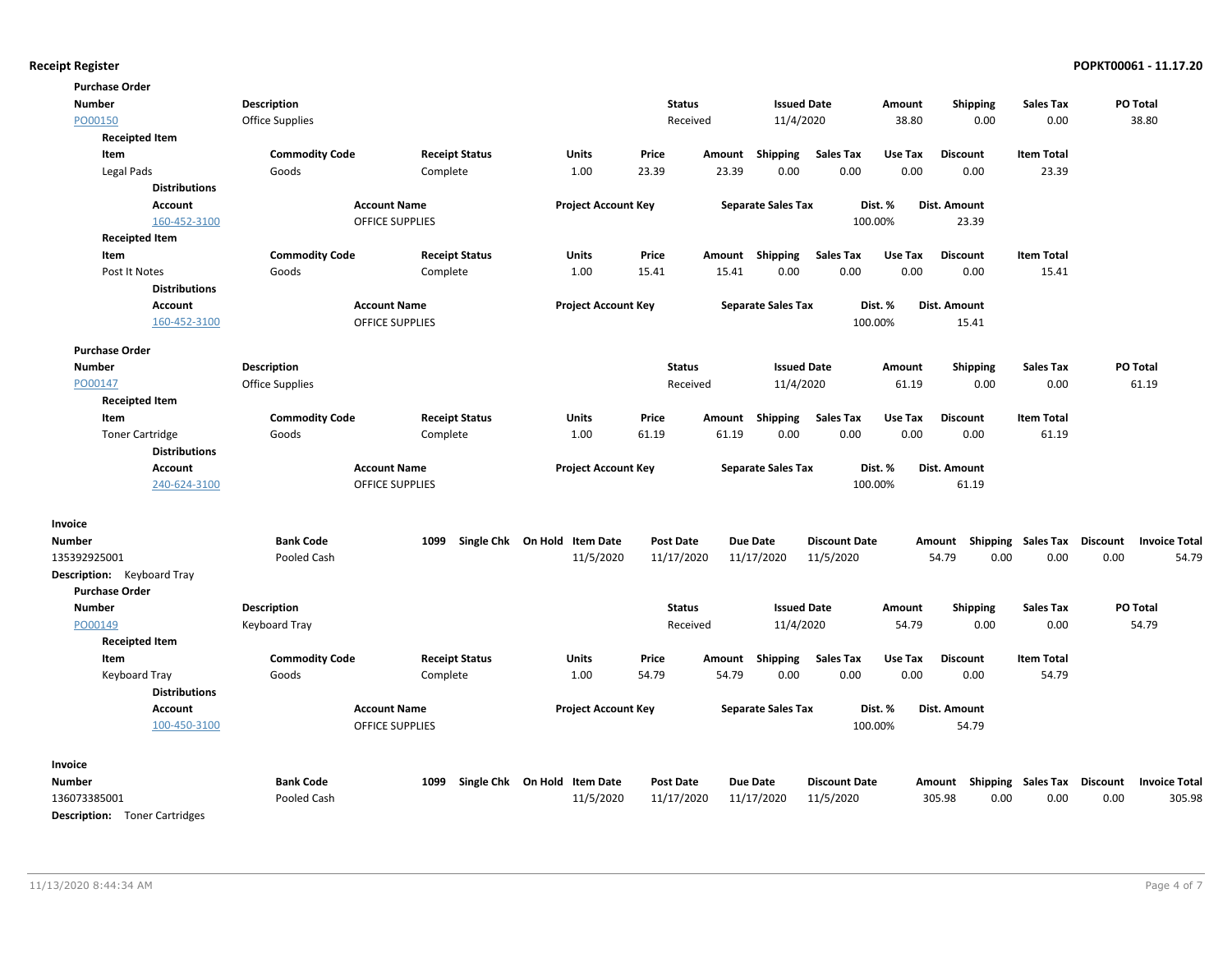| <b>Purchase Order</b>                |                      |                         |                        |                              |                  |        |                           |                      |         |                                    |                   |          |                      |
|--------------------------------------|----------------------|-------------------------|------------------------|------------------------------|------------------|--------|---------------------------|----------------------|---------|------------------------------------|-------------------|----------|----------------------|
| <b>Number</b>                        |                      | Description             |                        |                              | <b>Status</b>    |        | <b>Issued Date</b>        |                      | Amount  | <b>Shipping</b>                    | <b>Sales Tax</b>  |          | PO Total             |
| PO00146                              |                      | <b>Toner Cartridges</b> |                        |                              | Received         |        | 11/4/2020                 |                      | 305.98  | 0.00                               | 0.00              |          | 305.98               |
| <b>Receipted Item</b>                |                      |                         |                        |                              |                  |        |                           |                      |         |                                    |                   |          |                      |
| Item                                 |                      | <b>Commodity Code</b>   | <b>Receipt Status</b>  | Units                        | Price            | Amount | Shipping                  | <b>Sales Tax</b>     | Use Tax | <b>Discount</b>                    | <b>Item Total</b> |          |                      |
| Yellow                               |                      | Goods                   | Complete               | 2.00                         | 152.99           | 305.98 | 0.00                      | 0.00                 | 0.00    | 0.00                               | 305.98            |          |                      |
|                                      | <b>Distributions</b> |                         |                        |                              |                  |        |                           |                      |         |                                    |                   |          |                      |
|                                      | <b>Account</b>       |                         | <b>Account Name</b>    | <b>Project Account Key</b>   |                  |        | <b>Separate Sales Tax</b> |                      | Dist. % | <b>Dist. Amount</b>                |                   |          |                      |
|                                      | 100-560-3100         |                         | <b>OFFICE SUPPLIES</b> |                              |                  |        |                           | 100.00%              |         | 305.98                             |                   |          |                      |
| Invoice                              |                      |                         |                        |                              |                  |        |                           |                      |         |                                    |                   |          |                      |
| <b>Number</b>                        |                      | <b>Bank Code</b>        | 1099                   | Single Chk On Hold Item Date | <b>Post Date</b> |        | <b>Due Date</b>           | <b>Discount Date</b> |         | Amount Shipping Sales Tax          |                   | Discount | <b>Invoice Total</b> |
| 136073833001                         |                      | Pooled Cash             |                        | 11/5/2020                    | 11/17/2020       |        | 11/17/2020                | 11/5/2020            |         | 611.96<br>0.00                     | 0.00              | 0.00     | 611.96               |
| <b>Description:</b> Toner Cartridges |                      |                         |                        |                              |                  |        |                           |                      |         |                                    |                   |          |                      |
| <b>Purchase Order</b>                |                      |                         |                        |                              |                  |        |                           |                      |         |                                    |                   |          |                      |
| <b>Number</b>                        |                      | Description             |                        |                              | <b>Status</b>    |        | <b>Issued Date</b>        |                      | Amount  | <b>Shipping</b>                    | <b>Sales Tax</b>  |          | PO Total             |
| PO00146                              |                      | <b>Toner Cartridges</b> |                        |                              | Received         |        | 11/4/2020                 |                      | 611.96  | 0.00                               | 0.00              |          | 611.96               |
| <b>Receipted Item</b>                |                      |                         |                        |                              |                  |        |                           |                      |         |                                    |                   |          |                      |
| Item                                 |                      | <b>Commodity Code</b>   | <b>Receipt Status</b>  | Units                        | Price            | Amount | Shipping                  | <b>Sales Tax</b>     | Use Tax | <b>Discount</b>                    | <b>Item Total</b> |          |                      |
| <b>Cyanide Toner</b>                 |                      | Goods                   | Complete               | 2.00                         | 152.99           | 305.98 | 0.00                      | 0.00                 | 0.00    | 0.00                               | 305.98            |          |                      |
|                                      | <b>Distributions</b> |                         |                        |                              |                  |        |                           |                      |         |                                    |                   |          |                      |
|                                      | <b>Account</b>       |                         | <b>Account Name</b>    | <b>Project Account Key</b>   |                  |        | <b>Separate Sales Tax</b> |                      | Dist. % | Dist. Amount                       |                   |          |                      |
|                                      | 100-560-3100         |                         | <b>OFFICE SUPPLIES</b> |                              |                  |        |                           | 100.00%              |         | 305.98                             |                   |          |                      |
| <b>Receipted Item</b>                |                      |                         |                        |                              |                  |        |                           |                      |         |                                    |                   |          |                      |
| Item                                 |                      | <b>Commodity Code</b>   | <b>Receipt Status</b>  | Units                        | Price            | Amount | Shipping                  | <b>Sales Tax</b>     | Use Tax | <b>Discount</b>                    | <b>Item Total</b> |          |                      |
| Majenta Toner                        |                      | Goods                   | Complete               | 2.00                         | 152.99           | 305.98 | 0.00                      | 0.00                 | 0.00    | 0.00                               | 305.98            |          |                      |
|                                      | <b>Distributions</b> |                         |                        |                              |                  |        |                           |                      |         |                                    |                   |          |                      |
|                                      | <b>Account</b>       |                         | <b>Account Name</b>    | <b>Project Account Key</b>   |                  |        | <b>Separate Sales Tax</b> |                      | Dist. % | Dist. Amount                       |                   |          |                      |
|                                      | 100-560-3100         |                         | <b>OFFICE SUPPLIES</b> |                              |                  |        |                           | 100.00%              |         | 305.98                             |                   |          |                      |
| Invoice                              |                      |                         |                        |                              |                  |        |                           |                      |         |                                    |                   |          |                      |
| <b>Number</b>                        |                      | <b>Bank Code</b>        | 1099                   | Single Chk On Hold Item Date | <b>Post Date</b> |        | <b>Due Date</b>           | <b>Discount Date</b> |         | Amount Shipping Sales Tax Discount |                   |          | <b>Invoice Total</b> |
| 136073834001                         |                      | Pooled Cash             |                        | 11/5/2020                    | 11/17/2020       |        | 11/17/2020                | 11/5/2020            |         | 351.78<br>0.00                     | 0.00              | 0.00     | 351.78               |
| <b>Description:</b> Toner Cartridges |                      |                         |                        |                              |                  |        |                           |                      |         |                                    |                   |          |                      |
| <b>Purchase Order</b>                |                      |                         |                        |                              |                  |        |                           |                      |         |                                    |                   |          |                      |
| <b>Number</b>                        |                      | Description             |                        |                              | <b>Status</b>    |        | <b>Issued Date</b>        |                      | Amount  | <b>Shipping</b>                    | <b>Sales Tax</b>  |          | PO Total             |
| PO00146                              |                      | <b>Toner Cartridges</b> |                        |                              | Received         |        | 11/4/2020                 |                      | 351.78  | 0.00                               | 0.00              |          | 351.78               |
| <b>Receipted Item</b>                |                      |                         |                        |                              |                  |        |                           |                      |         |                                    |                   |          |                      |
| Item                                 |                      | <b>Commodity Code</b>   | <b>Receipt Status</b>  | Units                        | Price            | Amount | Shipping                  | <b>Sales Tax</b>     | Use Tax | <b>Discount</b>                    | <b>Item Total</b> |          |                      |
| <b>Blackk HY Toner</b>               |                      | Goods                   | Complete               | 2.00                         | 175.89           | 351.78 | 0.00                      | 0.00                 | 0.00    | 0.00                               | 351.78            |          |                      |
|                                      | <b>Distributions</b> |                         |                        |                              |                  |        |                           |                      |         |                                    |                   |          |                      |
|                                      | <b>Account</b>       |                         | <b>Account Name</b>    | <b>Project Account Key</b>   |                  |        | <b>Separate Sales Tax</b> |                      | Dist. % | Dist. Amount                       |                   |          |                      |
|                                      | 100-560-3100         |                         | <b>OFFICE SUPPLIES</b> |                              |                  |        |                           | 100.00%              |         | 351.78                             |                   |          |                      |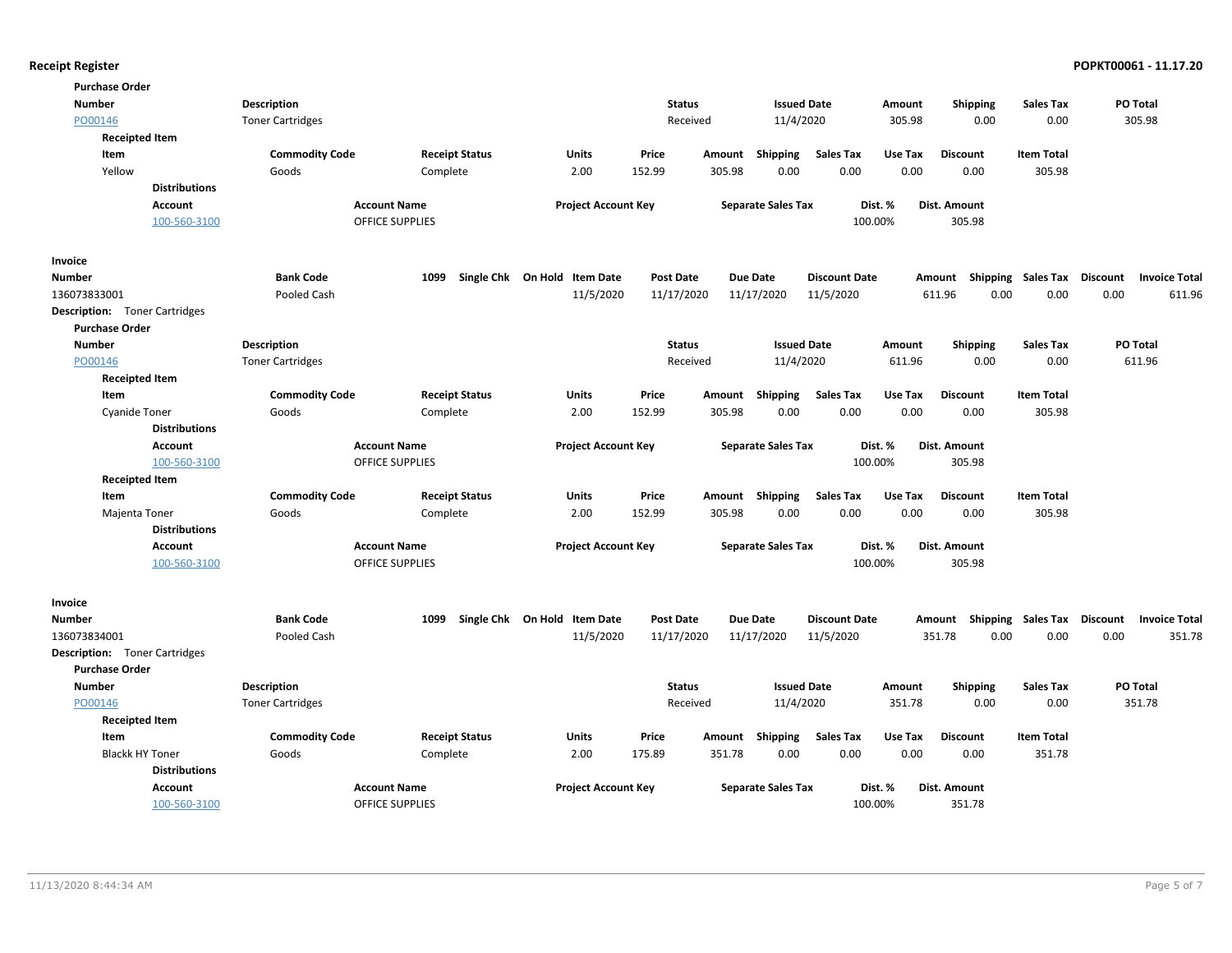| <b>Vendor Number</b>  | <b>Vendor Name</b>    |                            |                           |                            |                |                           |                      | <b>Vendor Total Discount:</b> |                     | 0.00                      | <b>Invoice Total:</b>         | 21.00                |
|-----------------------|-----------------------|----------------------------|---------------------------|----------------------------|----------------|---------------------------|----------------------|-------------------------------|---------------------|---------------------------|-------------------------------|----------------------|
| 00826                 | PERSONALIZED PRINTING |                            |                           |                            |                |                           |                      |                               |                     |                           |                               |                      |
| Invoice               |                       |                            |                           |                            |                |                           |                      |                               |                     |                           |                               |                      |
| Number                |                       | <b>Bank Code</b>           | <b>Single Chk</b><br>1099 | On Hold Item Date          | Post Date      | Due Date                  | <b>Discount Date</b> | Amount                        |                     | <b>Shipping Sales Tax</b> | Discount                      | <b>Invoice Total</b> |
| 106694                |                       | Pooled Cash                |                           | 11/5/2020                  | 11/17/2020     | 11/17/2020                | 11/5/2020            |                               | 21.00<br>0.00       | 0.00                      | 0.00                          | 21.00                |
| Description:          | Return Address Stamp  |                            |                           |                            |                |                           |                      |                               |                     |                           |                               |                      |
| <b>Purchase Order</b> |                       |                            |                           |                            |                |                           |                      |                               |                     |                           |                               |                      |
| <b>Number</b>         |                       | Description                |                           |                            | <b>Status</b>  |                           | <b>Issued Date</b>   | Amount                        | <b>Shipping</b>     | <b>Sales Tax</b>          | PO Total                      |                      |
| PO00140               |                       | Return Address Stamp       |                           |                            | Received       |                           | 11/2/2020            | 21.00                         | 0.00                | 0.00                      | 21.00                         |                      |
|                       | <b>Receipted Item</b> |                            |                           |                            |                |                           |                      |                               |                     |                           |                               |                      |
| Item                  |                       | <b>Commodity Code</b>      | <b>Receipt Status</b>     | <b>Units</b>               | Price          | Shipping<br>Amount        | <b>Sales Tax</b>     | Use Tax                       | Discount            | <b>Item Total</b>         |                               |                      |
|                       | Return Address Stamp  | Goods                      | Complete                  | 1.00                       | 21.00          | 21.00<br>0.00             | 0.00                 | 0.00                          | 0.00                | 21.00                     |                               |                      |
|                       | <b>Distributions</b>  |                            |                           |                            |                |                           |                      |                               |                     |                           |                               |                      |
|                       | Account               | <b>Account Name</b>        |                           | <b>Project Account Key</b> |                | <b>Separate Sales Tax</b> |                      | Dist. %                       | <b>Dist. Amount</b> |                           |                               |                      |
|                       | 100-457-3100          | <b>OFFICE SUPPLIES</b>     |                           |                            |                |                           | 100.00%              |                               | 21.00               |                           |                               |                      |
|                       |                       |                            |                           |                            |                |                           |                      |                               |                     |                           |                               |                      |
|                       |                       |                            |                           |                            |                |                           |                      |                               |                     |                           |                               |                      |
| <b>Packet Totals</b>  |                       |                            |                           |                            |                |                           |                      |                               |                     |                           |                               |                      |
| <b>Vendors:</b><br>-6 | Invoices: 12          | <b>Purchase Orders: 13</b> |                           | <b>Amount: 5,591.59</b>    | Shipping: 0.00 |                           | Tax: 0.00            |                               | Discount: 0.00      |                           | <b>Total Amount: 5,591.59</b> |                      |